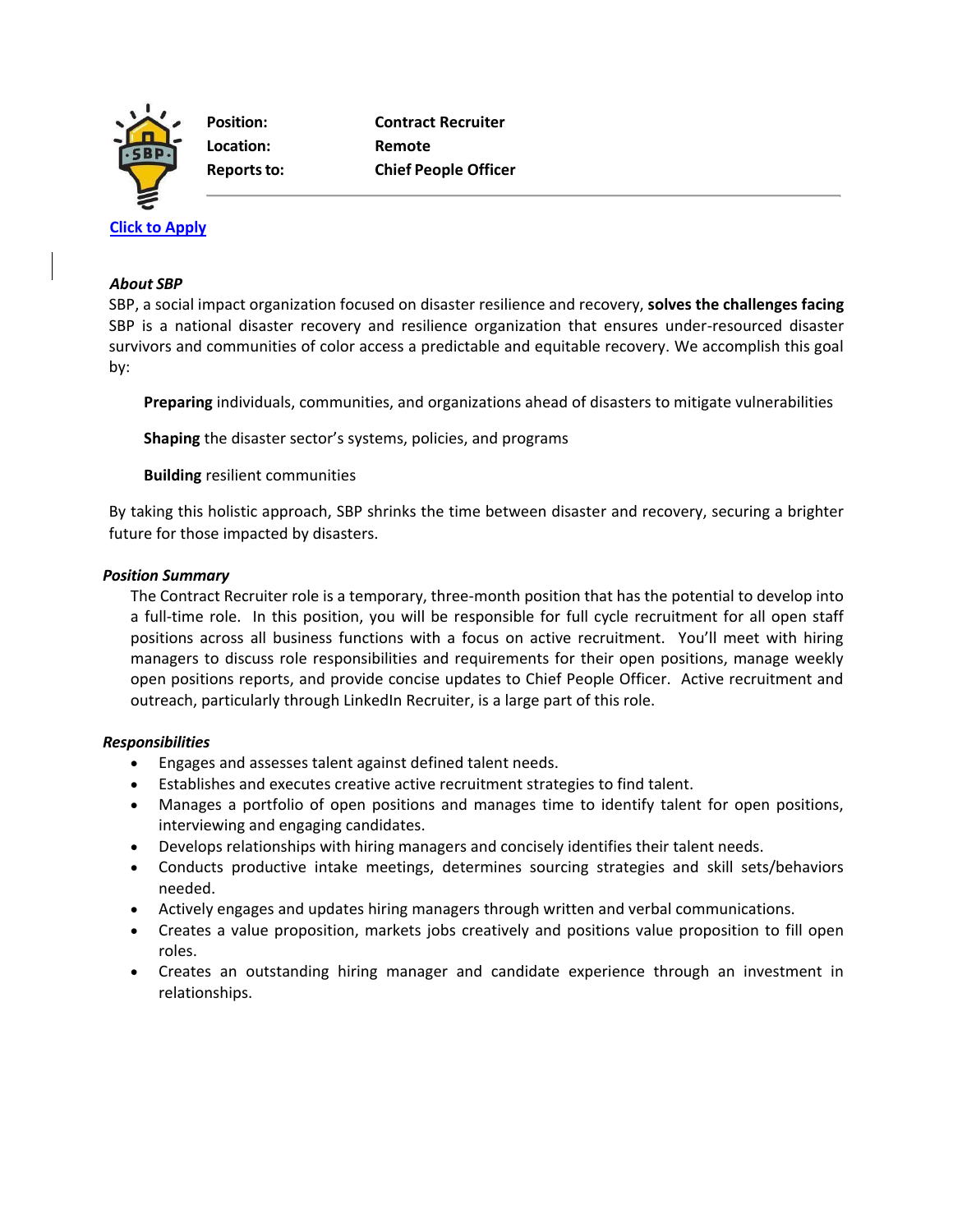## *Requirements*

- High school diploma or equivalent required.
- Bachelor's degree preferred or equivalent combination of education and experience.
- 4-5 years professional level recruiting; learning interviewing and assessment practices and building/applying technique in assessing talent against defined business needs.
- Solid understanding of the roles supported and needs for experience, acumen, skills and behaviors.
- Strong business acumen.
- Broad understanding of business factors and broad knowledge of the industry.
- Solid understanding of the jobs they support and needs for experience, acumen, skills and behaviors.
- Knowledge of compensation processes and ability to create and execute offers of employment.
- Ability to identify candidate strengths and weaknesses and relevance to filling an open position (fit).
- Growing expertise through learning from others and adapting techniques.
- Partners across Human Resources and the company in order to create an outstanding candidate experience.
- Able to satisfactorily pass a Criminal History Check to include sex offender registry, State Police, and FBI.
- Must be fully vaccinated against COVID-19 to CDC guidelines and able to provide vaccination documentation.

## *Performance Expectations*

- Able to juggle multiple, competing prioritiesin a fast-paced environment.
- Exceptionally self-motivated and curious
- High level of personal accountability.
- Align work performance with SBP's core values
- Top-notch written communication and interpersonalskills
- Detail-oriented with strong troubleshooting, analytical and problem-solving abilities
- Superior work ethic and high energy level
- Plan and meet deadlines
- Demonstrate initiative and work as a team player
- Convey a professional and positive image and attitude regarding the organization and the notfor- profit sector
- Demonstrate commitment to continued professional growth and development
- Ability to understand and engage diverse audiences and new target markets

*SBP is building a diverse and experienced staff. The organization encourages multiple perspectives and experiences, supports a multicultural environment, and strives to hire and retain a diverse workforce that reflects the populations we work with and the communities where we work. Our hiring and business practices appreciate the strengths offered through different backgrounds.*

*SBP is an equal opportunity, affirmative action employer and is committed to providing access, equal opportunity and reasonable accommodation for individuals with disabilities in employment, its services, programs, and activities. All qualified applicants will receive consideration for employment without regard to age, race, color, religion, gender, creed, national origin, physical or mental disability, marital status, veteran status, disabled veteran status, or status as a member of any other protected group or activity.*